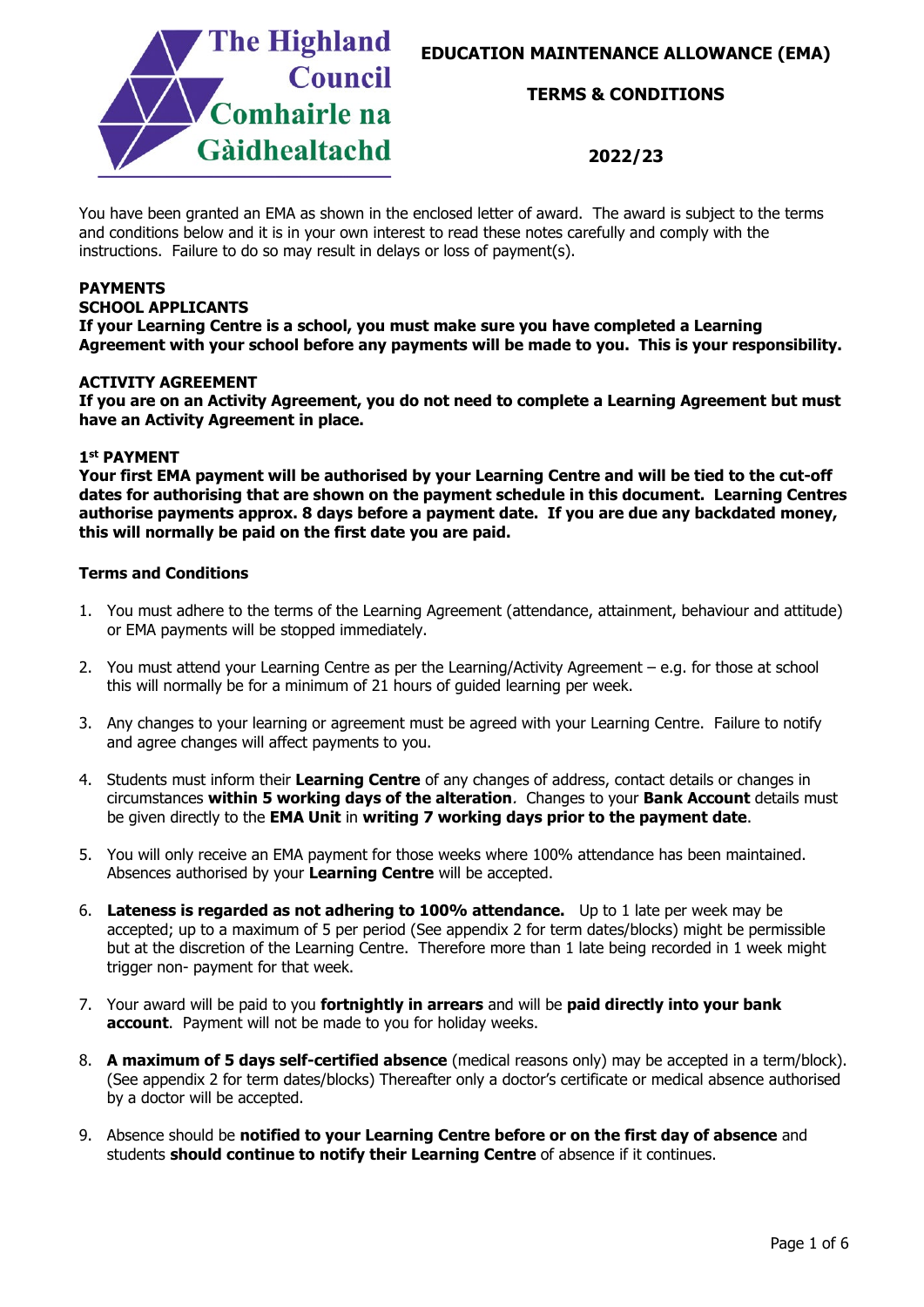- 10. Relevant documentation to support the **reason for absence must be submitted** by the student/ parent/carer **to the Learning Centre within 10 days of coming back to your Learning Centre**. Failure to do so will trigger non-payment **indefinitely**. (Individual circumstances will be considered before a decision is made)
- 11. Long-term sick leave will be monitored by the Learning Centre. Individual circumstances will be considered before a decision is made on whether payments are to continue.
- 12. Students who are absent from the Learning Centre to go on family holidays during term time will not receive EMA payments for the weeks they were away on Holiday.
- 13. You can continue to receive EMA payments if you are on work experience providing the work experience is a **pre-arranged and an integral part of the course**. The work experience should take place during term and should not be waged.
- 14. If you are formally excluded from the Learning Centre your weekly payments will be suspended during the period that you are absent from Learning Centre.
- 15. You must attend all scheduled exams including prelim exams as per your learning agreement. It will be at the **discretion of the Learning Centre** either to withhold weekly payment for non-attendance of exams. (Individual circumstances will be considered before a decision is made).
- 16. Study periods leading up to exams will be counted as attendance as long as this is in term time. Please note attendance will be monitored by the Learning Centre prior to study leave. Therefore any unauthorised absence or self-certified absence over 5 school days in that term will trigger non-payment and payments will be jeopardised.
- 17. S6 students leaving school at the end of the academic year (exam period) will only be paid until the end of the SQA exam period (usually mid June) as they are not eligible to remain in school.
- 18. Any overpayment of EMA award will be recovered either from weekly payments until all monies owing are paid in full or an invoice will be issued.
- 19. **You** must check with your own bank in the **first instance** to ascertain when/what EMA payments have been paid into your bank account for the relevant period. (Please refer to payment schedule Appendix 1) If payments have not been paid **please contact your Learning Centre.**
- 20. For security reasons, successful applicants who call to make any enquiries must provide their date of birth, name of Learning Centre they attend. Sometimes additional questions might be required such as SCN number or bank account details before information can be provided.
- 21. If your weekly EMA payment is not paid because you are deemed to have failed to comply with the terms and conditions of the scheme, you have the right to appeal the decision. Please refer to EMA payment appeals procedure attached Appendix 3. **(It is the responsibility of the student to check payments)**

### **Activity Agreement Participants**

(Activity Agreement participants should always check terms 4, 5, 8, 9, 10, 11, 15, 19 and 21 above with their personal advisor or the Activity Agreement Coordinator)

### **EMA payments will be stopped if you do not comply with the above conditions.**

If you have any queries, please **contact your Learning Centre in the first instance** and there after the EMA Unit on (01349) 886659.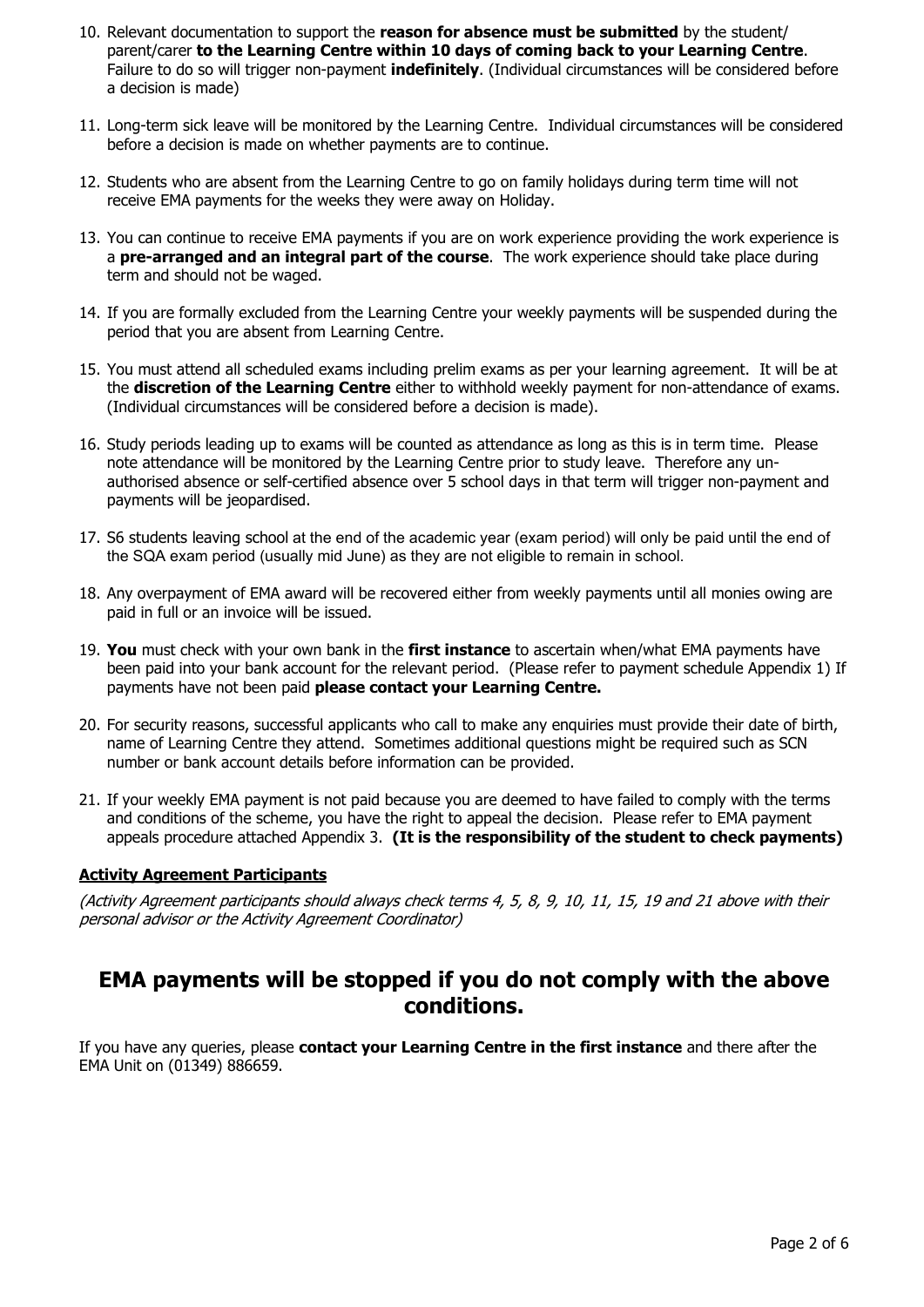## **APPENDIX 1: EDUCATION MAINTENANCE ALLOWANCE PAYMENT TIMETABLE FOR 2022-23**

| <b>Week Ending</b>        |           | Last Date<br><b>Learning Centre</b><br>to Process<br>Authorisations<br>(Thurs) | <b>Process Date for</b><br><b>EMA Unit</b><br>(Monday) | Payment<br>Dates Friday: |  |
|---------------------------|-----------|--------------------------------------------------------------------------------|--------------------------------------------------------|--------------------------|--|
| Start of EMA Year 2022-23 |           |                                                                                |                                                        |                          |  |
| 01-Jul-22                 | 08-Jul-22 | 14-Jul-22                                                                      | 18-Jul-22                                              | 22-Jul-22                |  |
| 15-Jul-22                 | 22-Jul-22 | 28-Jul-22                                                                      | 01-Aug-22                                              | 05-Aug-22                |  |
| 29-Jul-22                 | 05-Aug-22 | 11-Aug-22                                                                      | 15-Aug-22                                              | 19-Aug-22                |  |
|                           |           | Start of School academic Year 2022-23 (Begins 15 Aug 2022)                     |                                                        |                          |  |
| 12-Aug-22                 | 19-Aug-22 | 25-Aug-22                                                                      | 29-Aug-22                                              | 02-Sep-22                |  |
| 26-Aug-22                 | 02-Sep-22 | 08-Sep-22                                                                      | 12-Sep-22                                              | 16-Sep-22                |  |
| 09-Sep-22                 | 16-Sep-22 | 22-Sep-22                                                                      | 26-Sep-22                                              | 30-Sep-22                |  |
| 23-Sep-22                 | 30-Sep-22 | 06-Oct-22                                                                      | 10-Oct-22                                              | 14-Oct-22                |  |
| 07-Oct-22                 | 14-Oct-22 | 20-Oct-22                                                                      | 24-Oct-22                                              | 28-Oct-22                |  |
| 21-Oct-22                 | 28-Oct-22 | 03-Nov-22                                                                      | 07-Nov-22                                              | 11-Nov-22                |  |
| 04-Nov-22                 | 11-Nov-22 | 17-Nov-22                                                                      | 21-Nov-22                                              | 25-Nov-22                |  |
| 18-Nov-22                 | 25-Nov-22 | 01-Dec-22                                                                      | 05-Dec-22                                              | 09-Dec-22                |  |
| 02-Dec-22                 | 09-Dec-22 | 15-Dec-22                                                                      | 19-Dec-22                                              | 23-Dec-22                |  |
| 16-Dec-22                 | 23-Dec-22 | 29-Dec-22                                                                      | 09-Jan-23                                              | 13-Jan-23                |  |
| 30-Dec-22                 | 06-Jan-23 | 12-Jan-23                                                                      | 16-Jan-23                                              | 20-Jan-23                |  |
| 13-Jan-23                 | 20-Jan-23 | 26-Jan-23                                                                      | 30-Jan-23                                              | 03-Feb-23                |  |
| 27-Jan-23                 | 03-Feb-23 | 09-Feb-23                                                                      | 13-Feb-23                                              | 17-Feb-23                |  |
| 10-Feb-23                 | 17-Feb-23 | 23-Feb-23                                                                      | 27-Feb-23                                              | 03-Mar-23                |  |
| 24-Feb-23                 | 03-Mar-23 | 09-Mar-23                                                                      | 13-Mar-23                                              | 17-Mar-23                |  |
| 10-Mar-23                 | 17-Mar-23 | 23-Mar-23                                                                      | 27-Mar-23                                              | 31-Mar-23                |  |
| 24-Mar-23                 | 31-Mar-23 | 06-Apr-23                                                                      | 10-Apr-23                                              | 14-Apr-23                |  |
| 07-Apr-23                 | 14-Apr-23 | 20-Apr-23                                                                      | 24-Apr-23                                              | 28-Apr-23                |  |
| 21-Apr-23                 | 28-Apr-23 | 04-May-23                                                                      | 08-May-23                                              | 12-May-23                |  |
| 05-May-23                 | 12-May-23 | 18-May-23                                                                      | 22-May-23                                              | 26-May-23                |  |
| 19-May-23                 | 26-May-23 | 01-Jun-23                                                                      | 05-Jun-23                                              | 09-Jun-23                |  |
| 02-Jun-23                 | 09-Jun-23 | 15-Jun-23                                                                      | 19-Jun-23                                              | 23-Jun-23                |  |
| 16-Jun-23                 | 23-Jun-23 | 29-Jun-23                                                                      | 03-Jul-23                                              | 07-Jul-23                |  |
| 30-Jun-23                 | 07-Jul-23 | 13-Jul-23                                                                      | 17-Jul-23                                              | 21-Jul-23                |  |
| 14-Jul-23                 | 21-Jul-23 | 27-Jul-23                                                                      | 31-Jul-23                                              | 04-Aug-23                |  |

Indicates School Holidays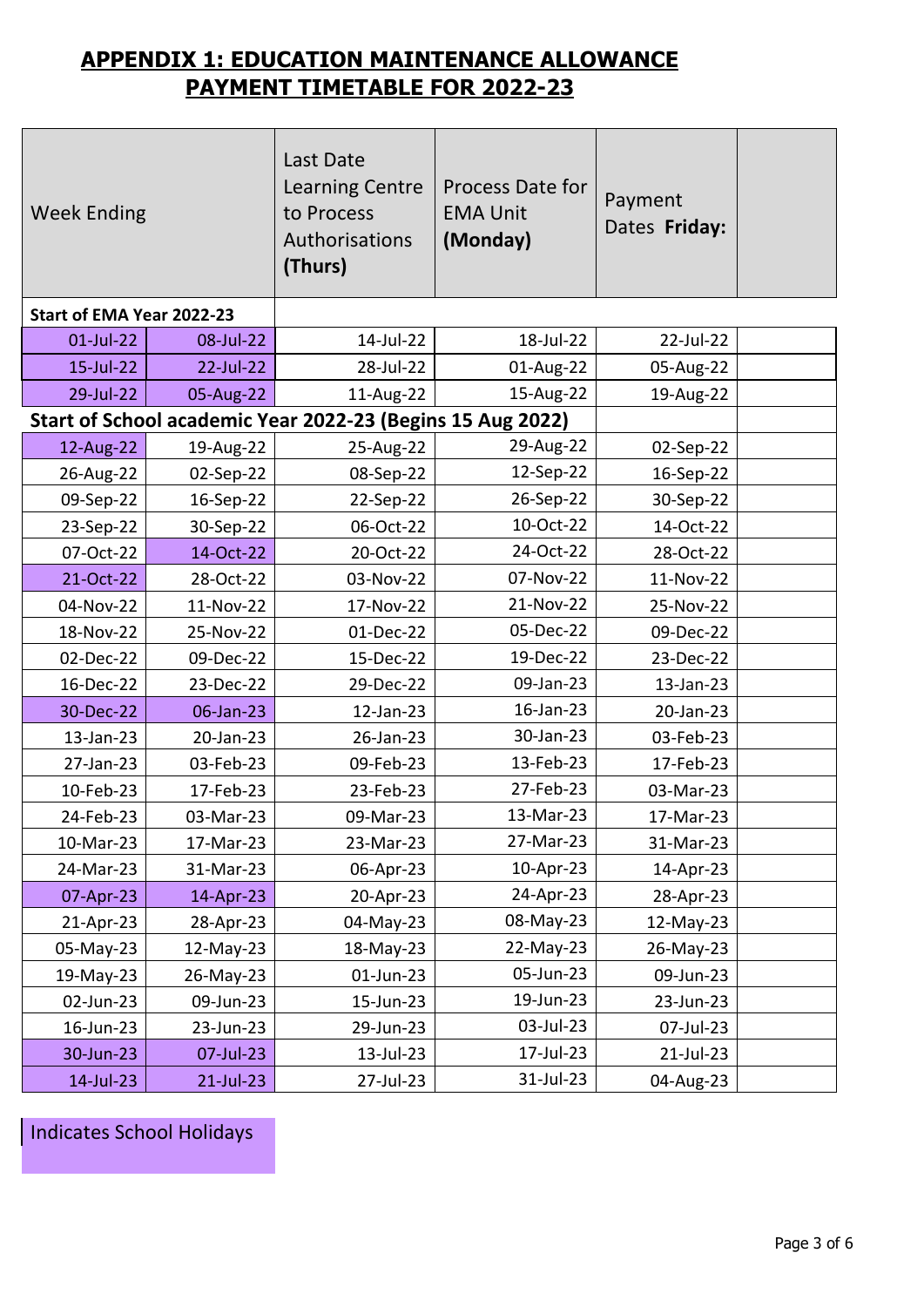Please note:

No payments are made for holiday weeks.

This payment schedule is for all Learning Centres – schools, third sector.

home taught and activity agreements, some of which have attendances for 52 weeks of the year.

Payments are made in arrears and are only made to this fixed timetable.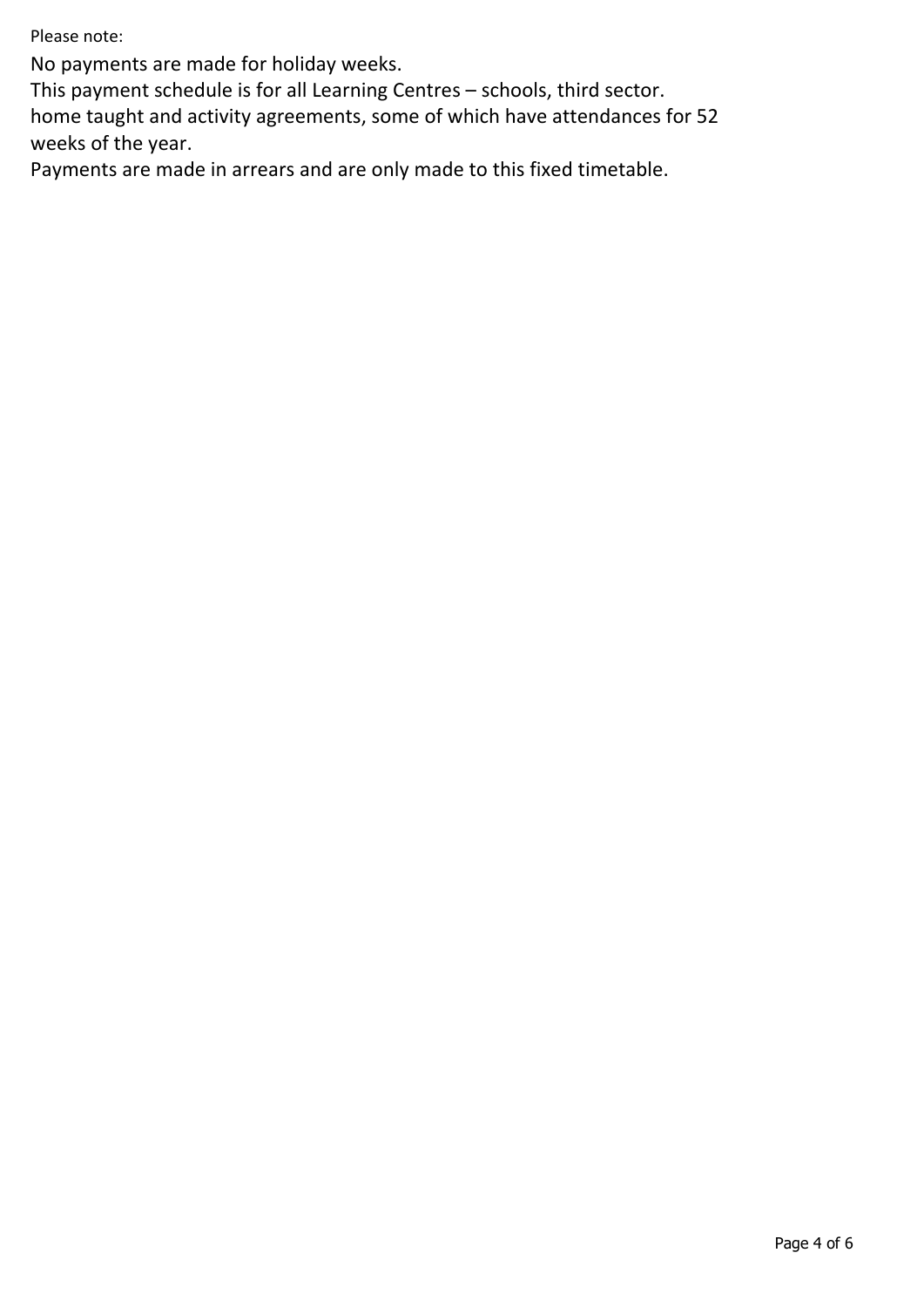| <b>SCHOOLS, HOME TAUGHT</b><br>& THIRD SECTOR |                        |                       |
|-----------------------------------------------|------------------------|-----------------------|
| <b>TERM</b>                                   | From                   | Τo                    |
| Term 1                                        | <b>15 August 2022</b>  | 07 October 2022       |
| <b>October Break</b>                          |                        |                       |
| Term <sub>2</sub>                             | <b>24 October 2022</b> | 22 December 2022      |
| <b>Christmas &amp; New Year Break</b>         |                        |                       |
| Term <sub>3</sub>                             | 9 January 2023         | 31 March 2023         |
| <b>Easter Break</b>                           |                        |                       |
| Term 4                                        | 17 April 2023          | 29 June 2023          |
| <b>Summer Break</b>                           |                        |                       |
| <b>AA Students</b>                            |                        |                       |
| <b>BLOCK</b>                                  | <b>From</b>            | To                    |
| <b>Block 1</b>                                | 04 July 2022           | <b>12 August 2022</b> |
| <b>Block 2</b>                                | <b>15 August 2022</b>  | 07 October 2022       |
| <b>Block 3</b>                                | 10 October 2022        | 23 December 2022      |
|                                               |                        |                       |
| <b>Block 4</b>                                | 02 January 2023        | 31 March 2023         |
|                                               |                        |                       |
| <b>Block 5</b>                                | 03 April 2023          | 30 Jun 2023           |
|                                               |                        |                       |